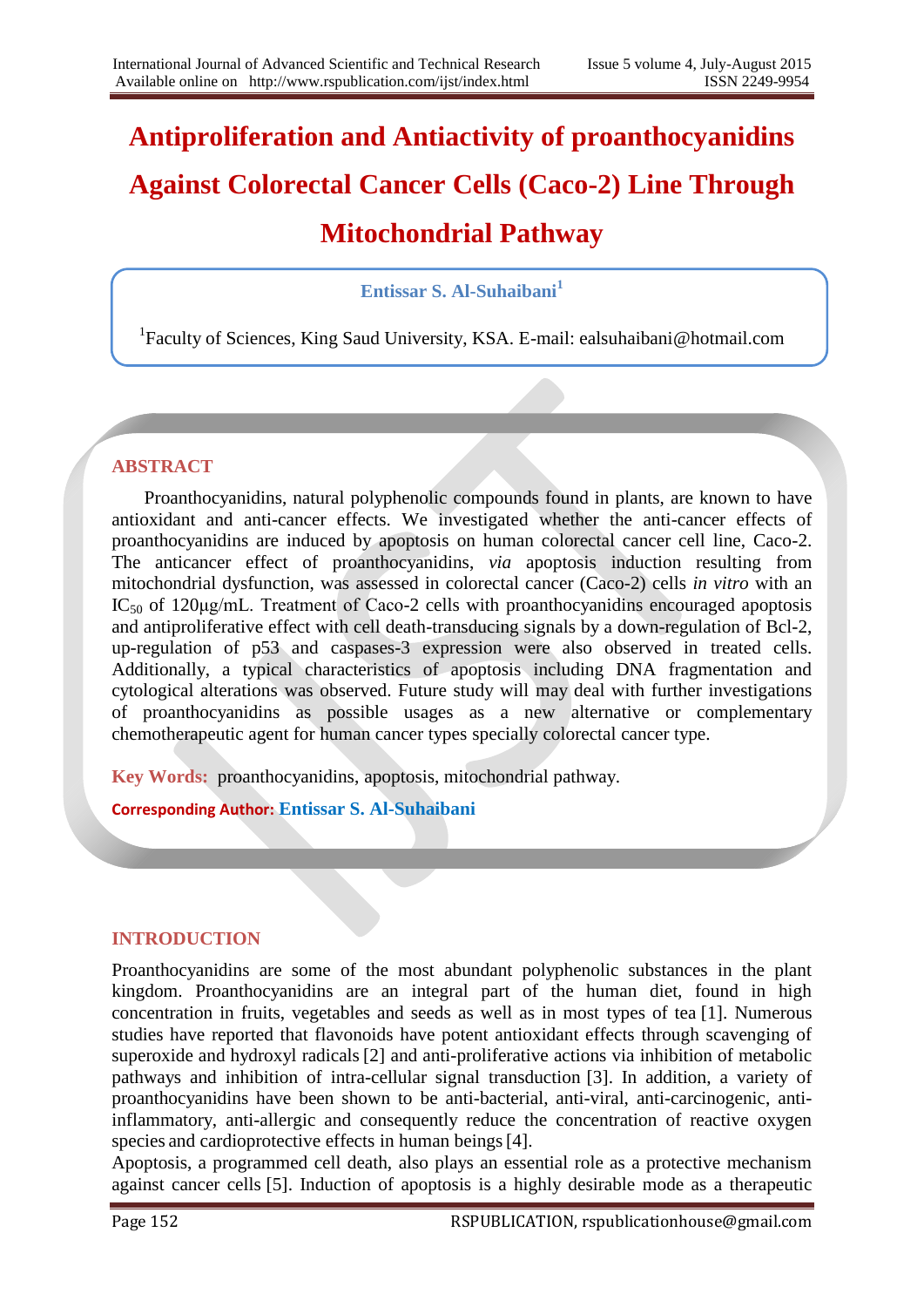strategy for cancer control. In fact, many chemopreventive agents act through the induction of

apoptosis as a mechanism to suppress carcinogenesis [6]. Recently, cancer chemotherapy has gradually improved with the development and discovery of novel anti-tumor drugs, but sometimes these drugs have been limited in clinical application by drug resistance of tumor and by serious damage to the normal tissues and cells.

The major apoptotic pathways can be divided into caspase- and mitochondria-dependent pathways, according to caspase-3 activation which is generally considered to be a key hallmark of apoptosis [7]. Apoptosis is characterized by chromatin condensation and DNA fragmentation, and is mediated by the cysteine protease family called caspase-3 [8]. Tumor suppressor protein p53 is a principal factor in regulation of growth arrest as well as apoptosis. Indeed, in response to various types of stress, p53 becomes activated as a consequence, cells can undergo marked phenotype changes, ranging from increased DNA repair to senescence and apoptosis [9]. Mitochondria are involved in a variety of key events, including release of caspase-3 activators, changes in electron transport, loss of mitochondrial membrane potential, and participation of both pro- and anti-apoptotic Bcl-2 protein [10]. Alterations in mitochondrial structure and function have been shown to play a crucial role in caspase-3 dependent apoptosis and Bcl-2 expression [11]. Bcl-2 is the founding member of family of genes that either prevents or promotes cellular apoptosis. Bcl-2 itself is an anti-apoptotic gene that prevents initiation steps of apoptosis and programmed cell death [12].

Proanthocyanidins incubated with several human cancer cell lines (breast, lung, gastric, and skin) revealed a selective cytotoxicity for the cancerous cells [13]. However proanthocyanidins has not been tested for colorectal cancer which is one of the major cause of cancer-related mortality. Over the past decade, there is continuous increase in colorectal carcinoma in the world as the most common malignant diseases. Colorectal cancer is the cause of more than 1/2 million deaths worldwide, and it was ranked as the third leading cause of cancer-related death after lung cancer and stomach cancer [14]. Epidemiological studies have shown strong evidence that diet and lifestyle play an important role in preventing cancer. In particular, an increased consumption of fruits and vegetables is associated with decreasing in cancer onset and mortality [15]. In this study, we examined the inhibitory effects of proanthocyanidins on cancer cell proliferation, for anti-tumor effects on human colorectal cancer cell line (Caco-2).

# **MATERIALS AND METHODS**

**Chemicals:** Proanthocyanidins, MTT salt [3-(4,5-dimethylthiazole-2-yl)-2,5-diphenyl tetrazolium bromide], dimethylsulfoxide (DMSO), commercial methanol, ethanol and acetone, Tris-HCl, edetic acid, Triton-X100, RNase A, proteinase K, NaCl, 2-propanol, phosphate-buffered saline (PBS), ethidium bromide, agarose gel, Peroxidase, trypsin, Hematoxylin and eosin (Hx&E) stain, rabbit polyclonal antibodies against cleaved caspase-3, primary monoclonal antibody against Bcl-2 and against p53, AB reagent, biotinylated immunoglobulin secondary antibody and Tween 20 were purchased from Sigma-Aldrich, Egypt.

**Cell line and cell culture:** Caco-2 cell line, was obtained from American Type Culture Collection (ATCC, USA). They were sub-cultured as mono-layer according to the instructions provided by ATCC in Dulbecco modified Eagle medium (DMEM) supplemented with 10% heat inactivated (56°C, 30min) fetal bovine serum, 2mmol/L L-glutamine, 100U/mL Penicillin-Streptomycin and 100U/mL Amphotericin B at 37°C in a humidified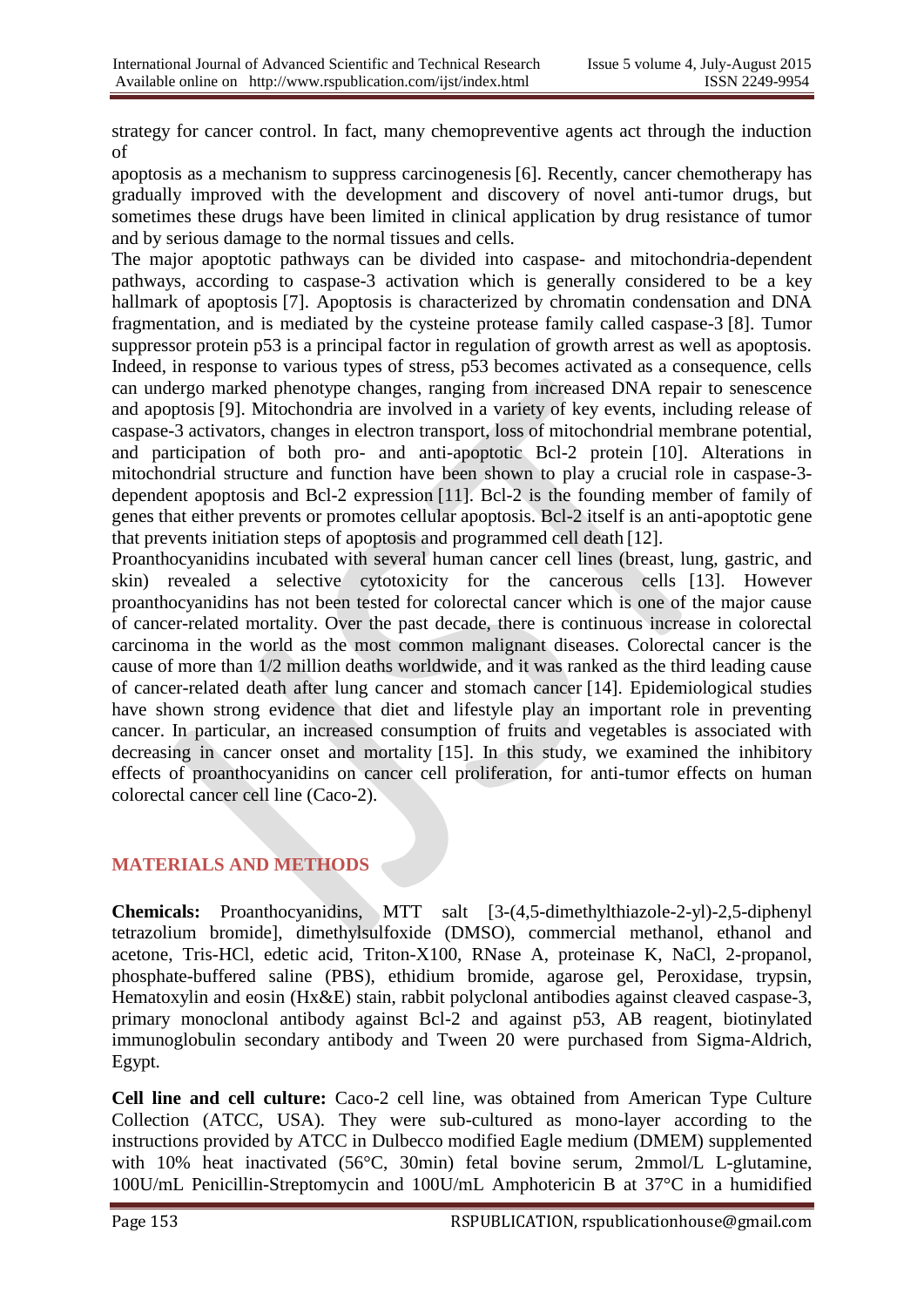atmosphere of 5%  $CO<sub>2</sub>$ . Cells were used when monolayer reached 80% confluence in all experiments. Cell propagation media was purchased from Invitrogen (Carlsbad, CA).

**Methods:1.Cell Viability Assay:** *In vitro* **evaluation of antiproliferation effect:** growth inhibition was evaluated by MTT assay. MTT salt or 3-(4,5-dimethylthiazole-2-yl)-2,5 diphenyl tetrazolium bromide was reduced by mitochondrial dehydrogenases to water blue insoluble formazans [16]. Viable cell number/well is directly proportional to formazans production.  $8.25 \times 10^3$  cells were seeded into each well of 96-well plate, incubated with culture medium overnight (12h), replaced with fresh medium containing proanthocyanidins at concentrations: 80µM/L, 100µM/L, 120µM/L and 140µM/L for 72h at 37ºC in an incubator with  $5\%CO_2$ . After incubation, proanthocyanidins modified medium was replaced by  $100\mu L$ of MTT (0.5mg/mL) medium for incubation (3h at  $37^{\circ}$ C and  $5\%$ CO<sub>2</sub>). MTT medium was then replaced with 100μL of DMSO and left for 10min on a platform shaker to solubilize converted formazan. The absorbance values were determined at 570nm test wavelength and 630nm reference wavelength (Spekol 1200 spectrophotometer). Untreated cells were as a positive control cells and all values were correlated with this set of data. The experiment was performed in triplicates. Inhibition Percentage=[1–(net Absorbance of treated well/net Absorbance of control well)]x100%, then was plotted against proanthocyanidins concentrations.

**2.Determination of DNA fragmentation by DNA laddering assay:** cells were seeded in 60-mm petri dishes at density  $4x10^5$  cells/plate (treated cells by IC<sub>50</sub> concentration of proanthocyanidins or positive control cells). Adherent and floating cells were collected by centrifugation at 1000×g/5min. Cell pellet was suspended in cell lysis buffer (Tris-HCl 10mmol/L pH7.4, edetic acid 10mmol/L pH8.0, Triton-X100 0.5%) and kept at 4ºC/10min then, lysate was centrifuged at 25.000×g/20min. Supernatant was incubated with RNase A 40μg/L/1h (37ºC), incubated with proteinase K 40μg/L/1h (37ºC), mixed with NaCl 0.5mol/L and 50% 2-propanol overnight (-20 $^{\circ}$ C), then centrifuged at 25.000×g/15min. After drying, DNA was dissolved in buffer (Tris-HCl 10mmol/L pH7.4, edetic acid 1mmol/L pH 8.0) and separated by 2%agarose gel electrophoresis at 100V for 50min. DNA was visualized under ultraviolet light after staining with ethidium bromide [17].

**3. Cytological changes investigation:** detached and trypsinized cells (IC<sub>50</sub> concentration of proanthocyanidins treated cells and positive control cells) were collected and centrifuged at 2000 rpm for 5min. Cell pellet was re-suspended with 100μL of PBS (pH7.3). 10μL of the suspension were smeared on a glass slide, allowed to air-dry, fixed with cool methanol for 5min before proceeding by Hx&E stain and examined under light microscope [18].

**4.Immunocytochemical investigations:** by detection of Bcl-2, p53 and Caspase-3 by immunocytochemistry staining kits. The procedure was done according to the manufacturer's instructions, simplified as follows: 1-2 drops of Peroxidase was applied to cells  $(IC_{50})$ concentration of proanthocyanidins treated cells and positive control cells) on the slide (10min), followed by blocking solution (10min). Cells were fixed in ethanol:acetone (9:1) for 30min at -20°C and then rinsed again with cold PBS at room temperature. Cells were incubated overnight with rabbit polyclonal antibodies against cleaved caspase-3 at 4°C, then AB reagent and substrate-chromogen mixture (30min). Between each step, the slide was washed with washing buffer (PBS) with 0.1% Tween 20). Cells were incubated overnight with primary monoclonal antibody against Bcl-2 and against p53 at dilution of 1:75 at 4°C, then in Tris buffer and biotinylated immunoglobulin secondary antibody was used [19]. The slides were then mounted and examined under light microscope.

**5.Statistical analysis**: results were presented as mean±standard deviations (SD). Analysis of variance (ANOVA) for two variables (Two Way-ANOVA) was used together with student t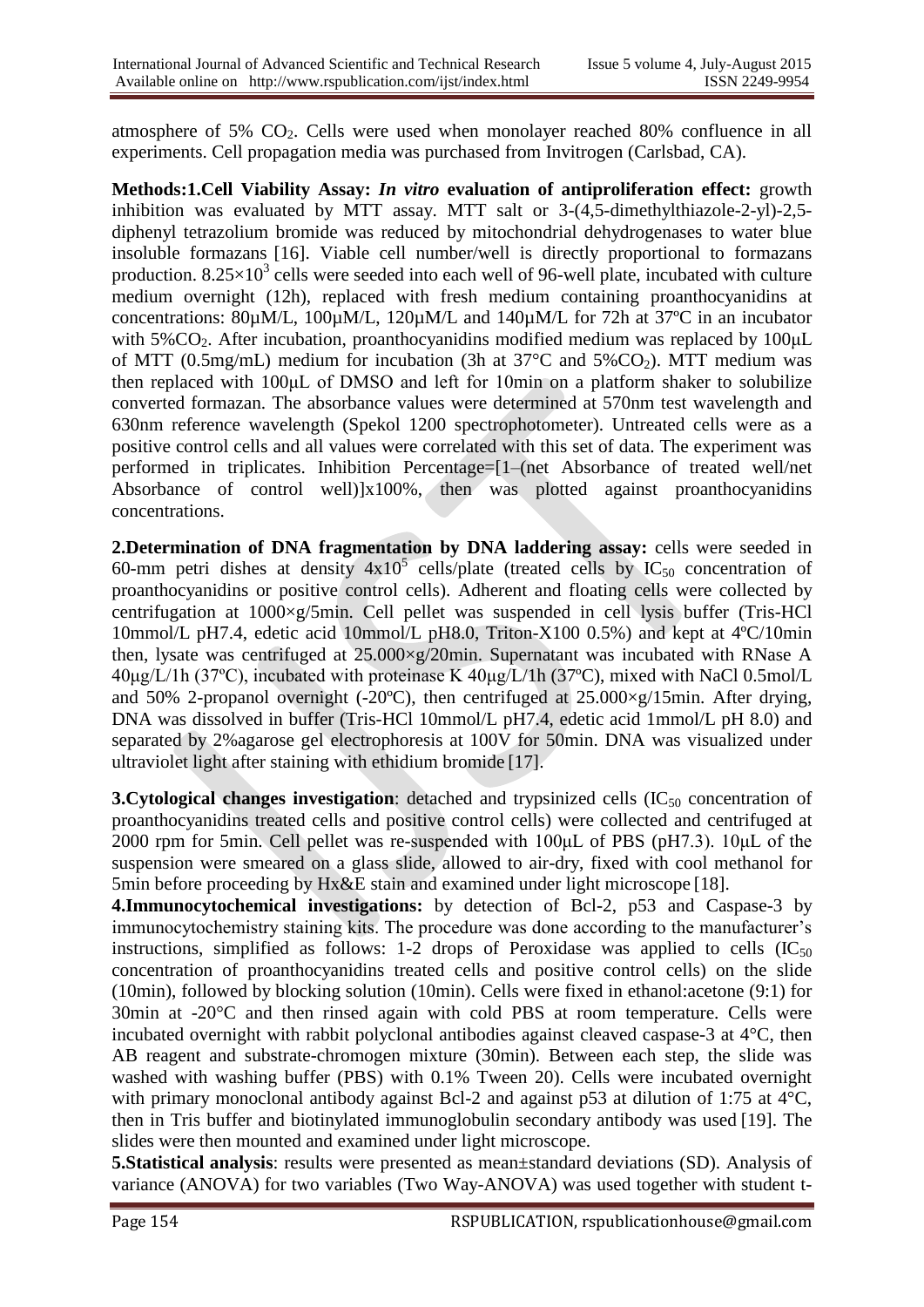test. Significant analysis of variance results were subjected to post hoc. Statistical significance was set at P<0.05 and high significance was set at P $\leq$  0.01 [20].

#### **RESULTS**

**1.Cell viability assay:** *In vitro* **evaluation of antiproliferation effect.**

Cytotoxic effect of proanthocyanidins concentrations (80µM, 100µM, 120µM and 140µM)/72h on Caco-2 cells was determined by MTT assay (Figure 1). Cells number started to reduce immediately after treatment with proanthocyanidins concentrations in a dose dependent manner. All concentrations were found to be high significantly different (P≤0.01) in respect to their antiproliferative and apoptotic effects when compared with positive control cells. Cell inhibition percentage was gradually increased with proanthocyanidins concentration increasing and 90% of cell inhibition was observed in treated cells with 140µM/72h. Cell proliferation reduced about 20% and 25% when cells were treated with 80µM and 100µM for 72h, respectively. Cells proliferation decreased to 50% as treated with concentration 120µM/72h.

**2.Determination of DNA fragmentation by DNA laddering assay.**

DNA degradation into multiple internucleosomal fragments is a distinct biochemical hallmark for apoptosis. Nuclear DNA isolated from Coca-2 cancer cells was separated by agarose gel electrophoresis and stained with ethidium bromide, and a typical ladder formation was observed upon 72h when treated with proanthocyanidins concentration at  $120 \mu M$ whereas untreated cells did not show typical ladder (Figure 2). Results indicated that proanthocyanidins induced DNA fragmentation which was caused by apoptosis. **3.Cytological changes investigation.**

Positive control cells group had round nuclei, distinct small nucleoli and homogeneous chromatin with an accentuated nuclear membrane (Figure 3a). After Coca-2 cells treatment by proanthocyanidins concentration at 120µM/72h, apoptotic cells were identified by a series morphological changes as an important experimental proof of underlying processes alterations appeared as: bleb plasma membrane, cellular shrinkage, chromatin condensation granules, vacuolated cytoplasm, degrading nucleus and apoptotic bodies formation were observed (Figure 3b, 3c and 3d).

**4.Immunocytochemical investigation.**

After Coca-2 cells treatment by proanthocyanidins concentration at 120µM/72h, the reaction of caspase-3 protein was considered positive (over expression of caspase-3 protein) when over 50% of treated tumor cells had a clear brown cytoplasm staining, with slight degrading in the intensity in the same field (Figures 3f). Specially those fields that had necrotic or apoptotic nucleus as sign for proanthocyanidins treatment effect, but fields of positive control cells have negative reaction of caspase-3 (cytoplasm did not show the brownish reaction stain) (Figure 3e). On the other hand regarding to the positive control Coca-2 cells, Bcl-2 protein reaction was considered positive (over expression of Bcl-2 protein) when over 55% of cells had nuclear membrane, mitochondrial outer membrane and endoplasmic reticulum membrane brown staining, with slight intensity degrading in the same field (Figures 3g). After Coca-2 cells treatment by proanthocyanidins concentration at 7µM/72h, those fields that had necrotic or apoptotic nucleus as sign for proanthocyanidins apoptotic effect with Bcl-2 negative reaction (faint to non-brown stain) (Figure 3h). Also, when applying p53 stain, p53 protein reaction in the positive control Coca-2 cells, was showed negative reaction (no brown stain) (Figure 3j). Treated Coca-2 cells, those fields had necrotic or apoptotic nucleus for proanthocyanidins effect showed p53 positive reaction (over expression of p53 protein)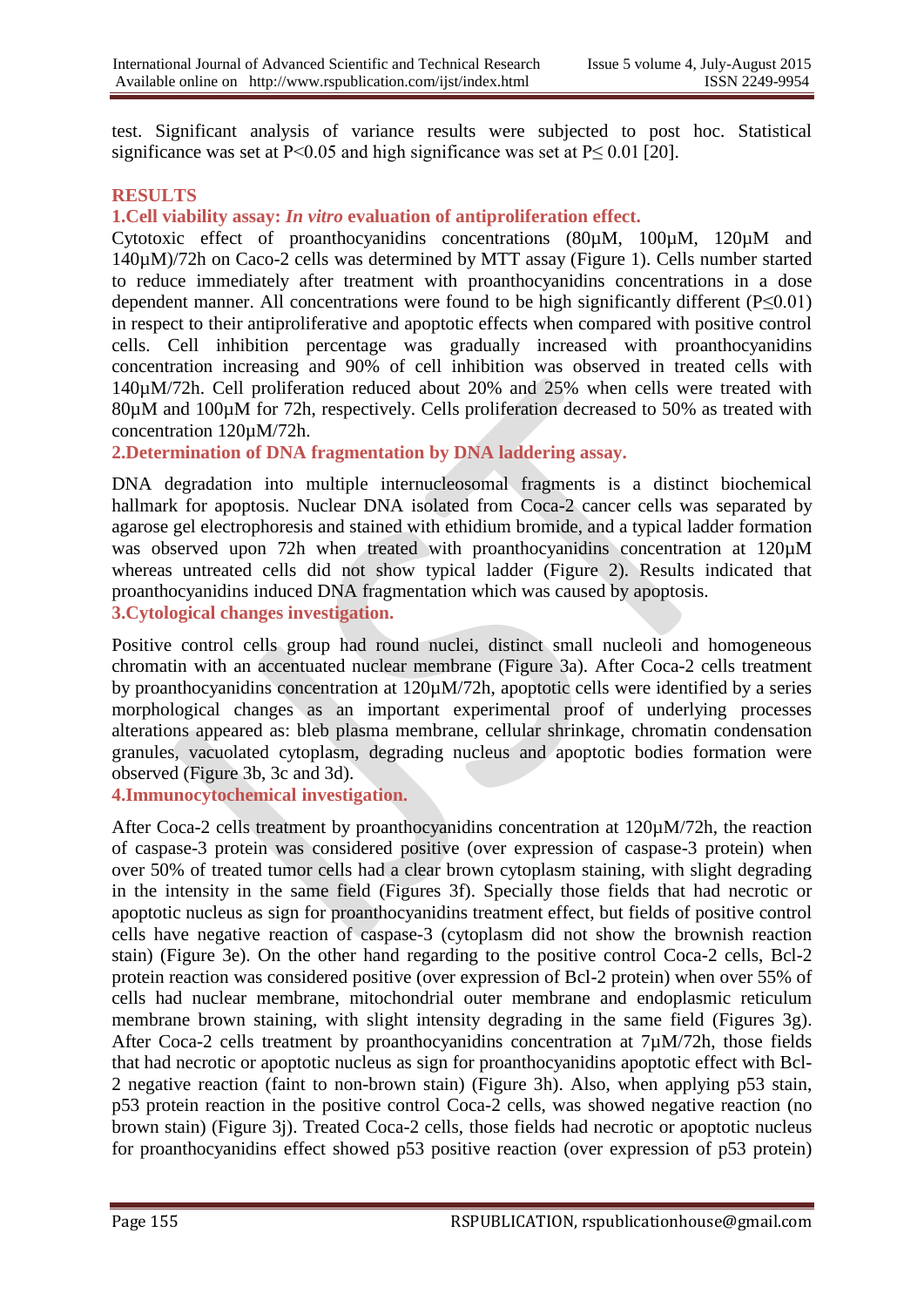when over 55% of cells had nuclear brown staining, with slight intensity degrading in the same field (Figures 3i).



Figure 1: Effect of proanthocyanidins with different concentrations on the cells viability of Caco-2 cells. The experiment was performed in triplicates and values means were calculated [mean±SD, n (for each concentration)=4].



**Figure 2:** DNA fragmentation by DNA laddering assay of extracted DNA from proanthocyanidins treated cells and positive control cells. DNA laddering, typical for apoptotic cells, which were visible in treated Coca-2 cells (T), and there was no any apoptotic features in the positive untreated cells (C) where M indicating to marker.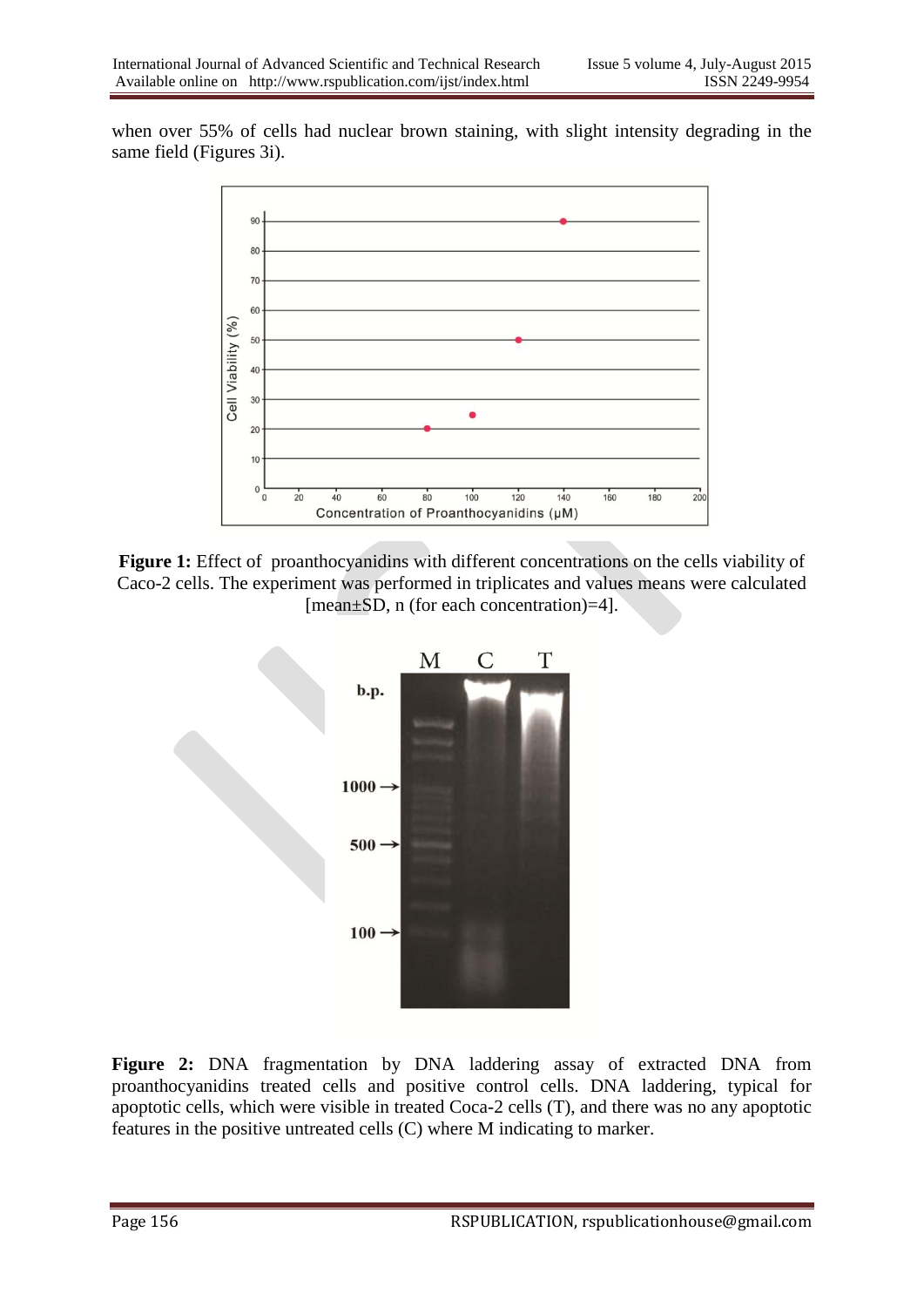

**Figure 3:** Cells in different stages of apoptosis in treated cells are easily distinguishable. Cell with normal morphology (a). Degradation of nucleus, vacuolated cytoplasm with apoptotic bodies (b). Complete apoptotic cell (c). Nuclear condensation is evident in cells (dark, condensed and irregular rounded nucleus), bleb membrane and cell shrinkage (d). Immunocytochemistry of caspase-3 protein. Control positive cell showing cytoplasm negative reaction for caspase-3 protein (e). Treated cell showing cytoplasm positive reaction for caspase-3 protein (f). Control positive cell showing Bcl-2 protein nuclear membrane, mitochondrial outer membrane and endoplasmic reticulum membrane showing brownish positive reaction (g). Treated cell showing negative reaction of apoptotic cell (h). Treated cell showing p53 protein nuclear positive reaction (i). Control positive cell showing nuclear negative reaction (j).

# **DISSCUTION**

Colorectal cancer is the most common of visceral malignancies with the third most common cause of cancer-related mortality [21]. Despite improvements in the management of the colon cancer patient, there is little change in survival rates over the past 50 years [22]. Tumor cells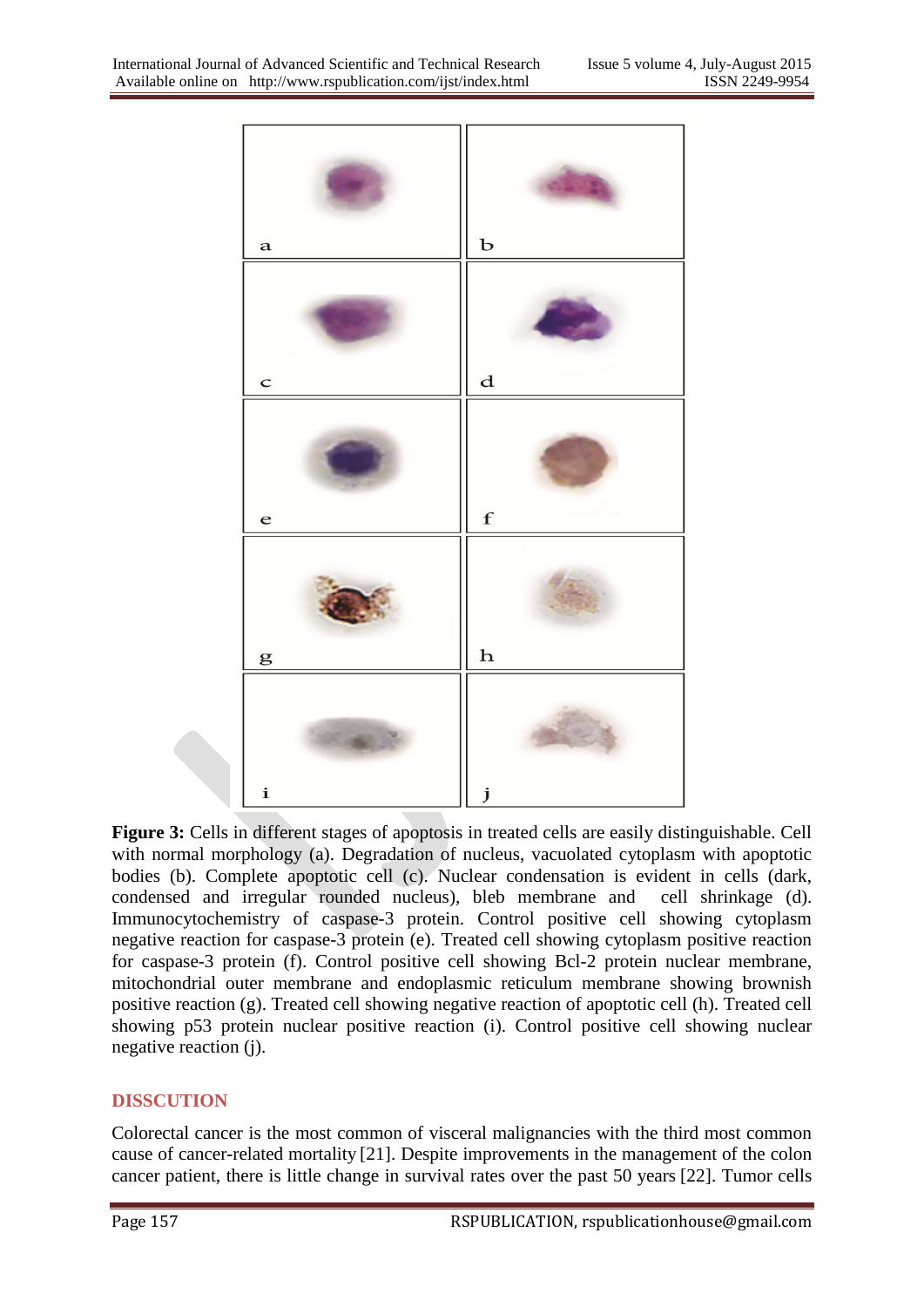differ from normal cells in their non-responsiveness to normal growth-controlling mechanisms.

We investigated the effect of proanthocyanidins induced apoptosis on human colorectal cancer cell line Caco-2 to define the pharmacological basis for anticancer effects and its mechanism of proanthocyanidins. The results of present study demonstrated that proanthocyanidins induce cytotoxic effect measured by the cell viability on Caco-2 cells in a dose-dependent manner. Caco-2 cells also showed apoptotic morphological change of nuclear shrinkage, chromatin condensation, irregularity in shape and retraction by proanthocyanidins treatment. At the execution phase of apoptosis, a series of morphological and biochemical changes appear to have resulted from the action of caspase [23]. In this study, we observed the apoptotic morphology of cellular bodies. It is known that DNA strand breaks occur during the process of apoptosis [24]. DNA fragmentation, a hallmark of apoptosis, is regulated by a specific nuclease called caspase-activated DNase and its inhibitor [25]. In our data, it is shown that the Caspase-3 gene expression and its activity were increased after proanthocyanidins treatment. Caspase-3, in particular, is believed to be most commonly involved in the execution of apoptosis in various cell types [26].

Apoptosis has specific signals instructing the cells with specific morphological change as plasma and nuclear membrane blebbings, chromatin condensation, proteases activation and DNA fragmentation that are considered as landmarks of the apoptotic process [27]. Therefore, we may presume that as primary mechanism involved in proanthocyanidins growth-inhibitory effects as it considered main apoptotic signals.

In a number of studies, it has been documented that the progress of apoptosis is regulated by the expression of several genes, one of these genes is a member of BCL-2 family [28]. BCL-2, an anti-apoptotic gene, is known for regulating the apoptotic pathways and protecting cell death [29]. Our data showed that proanthocyanidins altered BCL-2 gene expression as it decreased after proanthocyanidins-treatment.

P53 has been shown to be involved in the induction of apoptosis, cell-cycle arrest and differentiation responses that prevent further proliferation of stressed or damaged cells and so protect from outgrowth of cells harboring malignant alterations [30]. P53 role in the repair of DNA damage has also been described and its ability to induce reversible cell-cycle arrest may contribute to the cells ability to repair and recover from damage before reentering a normal proliferative state [31]. Caco-2 cells which were treated with proanthocyanidins exhibited increased levels of p53 expression which involved in proanthocyanidins-induced Caco-2 cell death. These results suggested that the mitochondrial pathway was involved in proanthocyanidins-induced Caco-2 cell death. So, the treatment with proanthocyanidins show low toxicity on normal cells, and it might have a novel anti-tumor effect on human colorectal cancer cells.

# **CONCLUSION**

In summary, we demonstrated that proanthocyanidins caused an inhibition of cell growth with apoptosis induction by DNA fragmentation and p53 activation in human colon (Caco-2) cancer cell line. Moreover, a large part of our study essentially focused on the mitochondrial pathway and we investigated that proanthocyanidins's action was caspase-3 dependent according to its inhibitory effect on Bcl-2 expression. There was also noticeable cytological alterations. These new findings suggest that proanthocyanidins-induced effects may have novel therapeutic applications for the treatment of different cancer type as previously described for breast cancer. Future *in vitro* and *in vivo* study will may deal with further investigations of the possible usages of proanthocyanidins as a new alternative chemotherapeutic agent.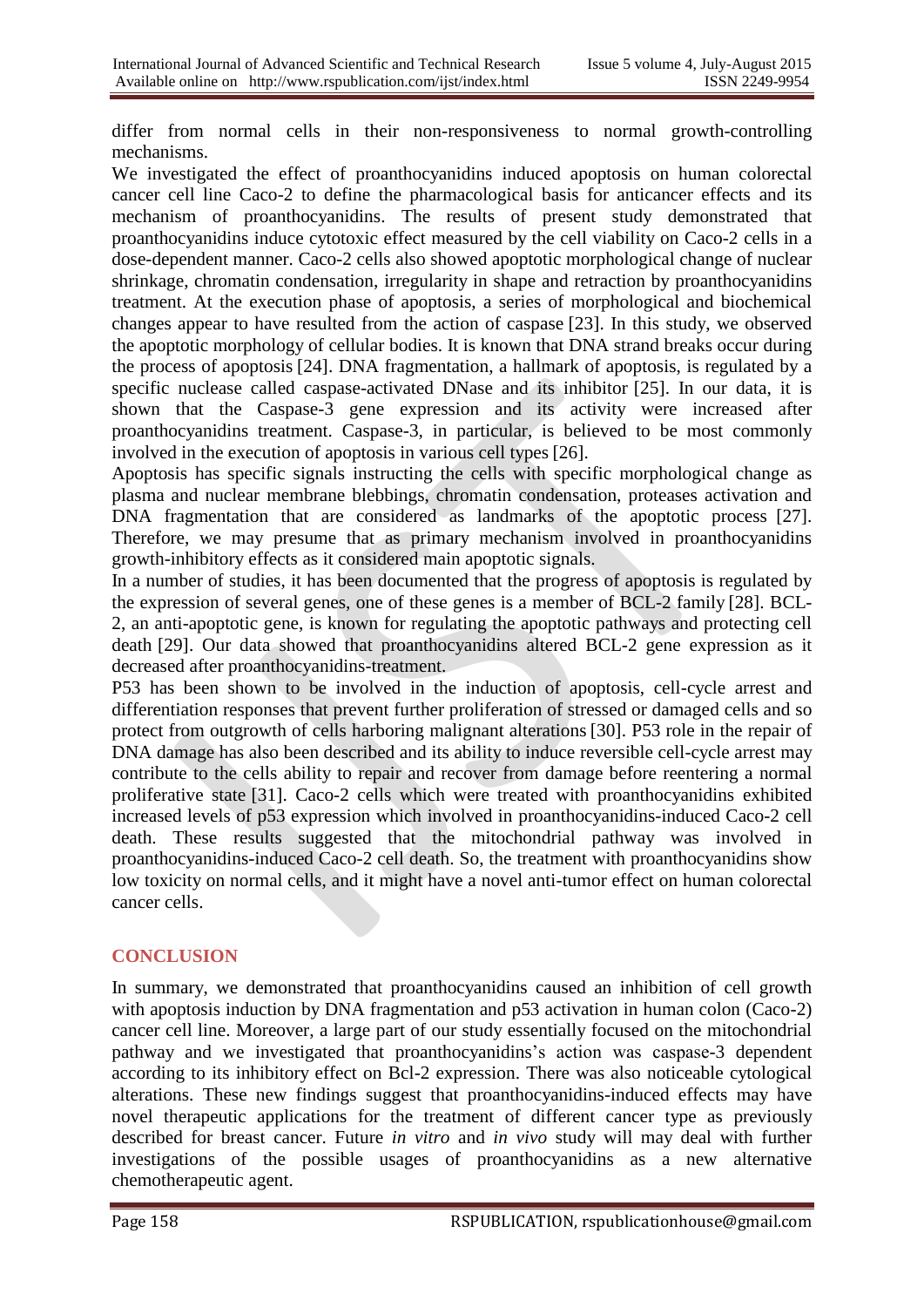## **ACKNOWLEDGMENTS**

We are grateful for all of Nile center for experimental researches team specially Miss. Asmaa M. El-Gharaz (Department of cell culture) for her kindly support in the cell culture and drug induction stage.

## **REFERENCES**

**1.Hu, H. and Qin, M. (2006).** Grape Seed Proanthocyanidin Extract Induced Mitochondria-Associated Apoptosis in Human Acute Myeloid Leukaemia 14.3D10 Cells. China Med. J., 119:417-421.

**2.Halliwel, J. and Gutteridge, C. (1992).** Free Radicals, Antioxidants, and Human Disease: Where Are We Now., J. of Lab and Clin. Med., 199:598-620.

**3.Hu, H. and Qin, M. (2006).** Grape Seed Proanthocyanidin Extract Induced Mitochondria-Associated Apoptosis in Human Acute Myeloid Leukaemia 14.3D10 Cells., China Medical Journal., 119:417-421.

**4.Llobera, A. and Cañellas, J. (2008).** Antioxidant Activity and Die-tary Fibre of Prensal Blanc White Grape Products. Intern. J. of food and Scien. Tech., 43:1953-1959.

**5.Kidd, V. (1998).** Proteolytic activities that mediate apoptosis. Annu. Rev. Physiol., 60:533- 538.

**6.Harkonen P. and Makela, S. (2004).** Role of Estrogens in De-velopment of Prostate Cancer. J. Steroid Biochem. and Mol. Bio., 92:297-305.

**7.Moll, U. and Zaika, A. (2001).** Nuclear and mitochondrial apoptotic pathways of p53. FEBS. Lett., 493:65-9.

**8.Agarwal, R.; Singh S. and Agarwa R. (2002).** Induced Apoptotic Death of Human Prostate Carci-noma DU145 cells via Caspases Activation Accompanied by Dissipation of Mitochondrial Membrane Potential and Cytochrome C Release. *Carcinog*., 32:1869-1876.

**9.Jeffers, J.; Parganas, E.; Wang, J.; Brennan, J.; Chittenden, T. and Ihle, J. (2003).** Puma is an essential mediator of p53-dependent and -independent apoptotic pathways. Cancer Cell., 4:321-328.

**10.Zamzami, N.; Susin, S.; Marchetti, P. et al. (1996).** Mitochondrial control of nuclear apoptosis. J. Exp. Med., 183:1533-1544.

**11.Daugas, E.; Susin, S. and Zamzami, N. (2000**). Mitochondrio-nuclear translocation of AIF in apoptosis and necrosis. FASEB. J., 14:729-739.

**12.Vousden K. (2002).** Activation of the p53 tumor suppressor protein. Biochim. Biophys. Acta.,1602:47-59.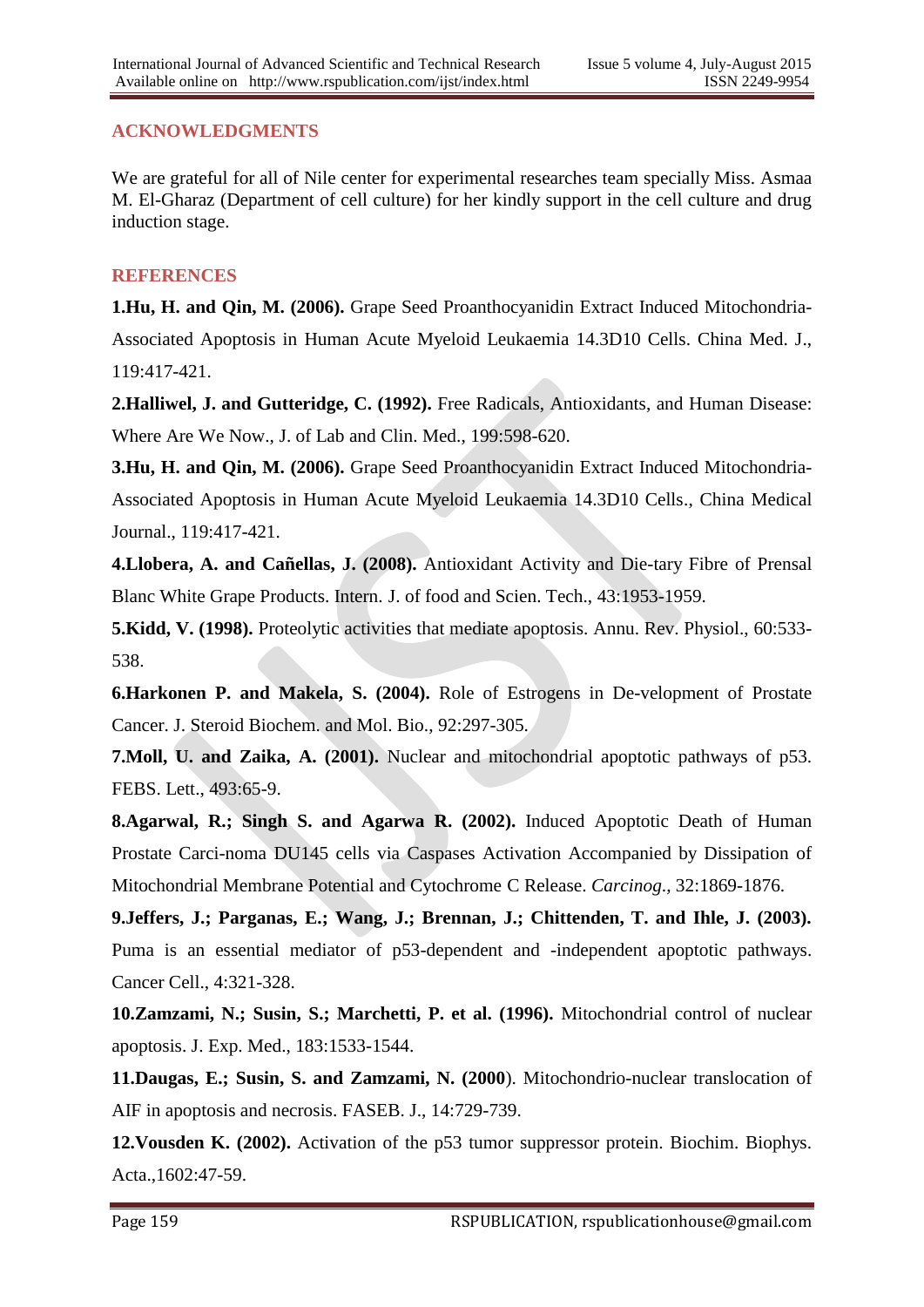**13.Nandakumar, D.; Singh T. and Katiyar. S. (2005).** Multi-Targeted Prevention and Therapy of Cancer by Proanthocyanid-ins," *Cancer Letters*, Vol. 269, No. 2:378-387.

**14.Mertens-Talcott, J.; Lee, S.; Percival, S. and Talcott, T. (2006).** Induction of Cell Death in Caco-2 Human Colon Carcinoma Cells by Ellagic Acid Rich Fractions from Muscadine Grapes. J. Agri. and Food Chem., 54:5336-5343.

**15.Potter, J. (1996).** Nutrition and Colorectal Cancer. Cancer Cause Control., 7:127-146.

**16.Mosmann, T. (1983).** Rapid colorimetric assay for cellular growth and survival: application to proliferation and cytotoxicity assays. J. Immunol. Methods., 65:55-63.

**17.Zhang, Y.; Chen, X.; Liu, J. and Wong, T. (2003).** DNA excision repair system of highly radioresistant bacterium *Deinococcus radiodurans* is facilitated by pentose phosphate pathway. Mol. Microbiol., 48:1317-1323.

**18.John, A. and Abraham, S. (1991).** Cytological changes produced by red pepper in mitotic cells of *Vicia faba L.* Caryologia., 44:325-331.

**19.Yoon, K.; Nakamura, Y.; Doubek, D. and Arakawa, H. (2004).** Identification of ALDH4 as p53, caspase-3 and Bcl-2-inhibitor gene and its protective role in cellular stresses. J. Hum. Genet., 49:134-140.

**20.Snedecor, G. and Cochran, W. (1980).** Statistical Methods, 7th ed Iows State unive. Press, Iowa, U.S.A.

**21.Mayer, R. (2009).** Targeted therapy for advanced colorectal cancer-more is not better. J. Med., 360:623-625.

**22.Murillo, G.; Hoard, M.; Naithani, R. and Mehta, R. (2008).** Efficacy of herbal products in colorectal cancer prevention. Current Colorectal Cancer Reports., 4:34-42.

**23.Enari, M.; Jen, K.; Cheung, V.; Sakahira, H. and Yokoyama, H. (1998).** A caspaseactivated DNase that degrades DNA during apoptosis, and its inhibitor ICAD. Nature., 391:43-46.

**24.Sarin, A.; Elias, K. and Haddad, P. (1998).** Caspase dependence of target cell damage induced by cytotoxic lymphocytes. J. Immunol., 161:2810-2813.

**25.An, W.; Bermudez, J.; Gamez, A.; Wang, M. and Tashiro, S. (2004).** Norcantharidin induces human melanoma A375-S2 cell apoptosis through mitochondrial and caspase pathways. J. Korean. Med. Sci., 19:560-563.

**26.Adams, J. and Cory, S. (1998).** Bcl-2 protein family: arbiters of cell survival. Science., 281:1322-1325.